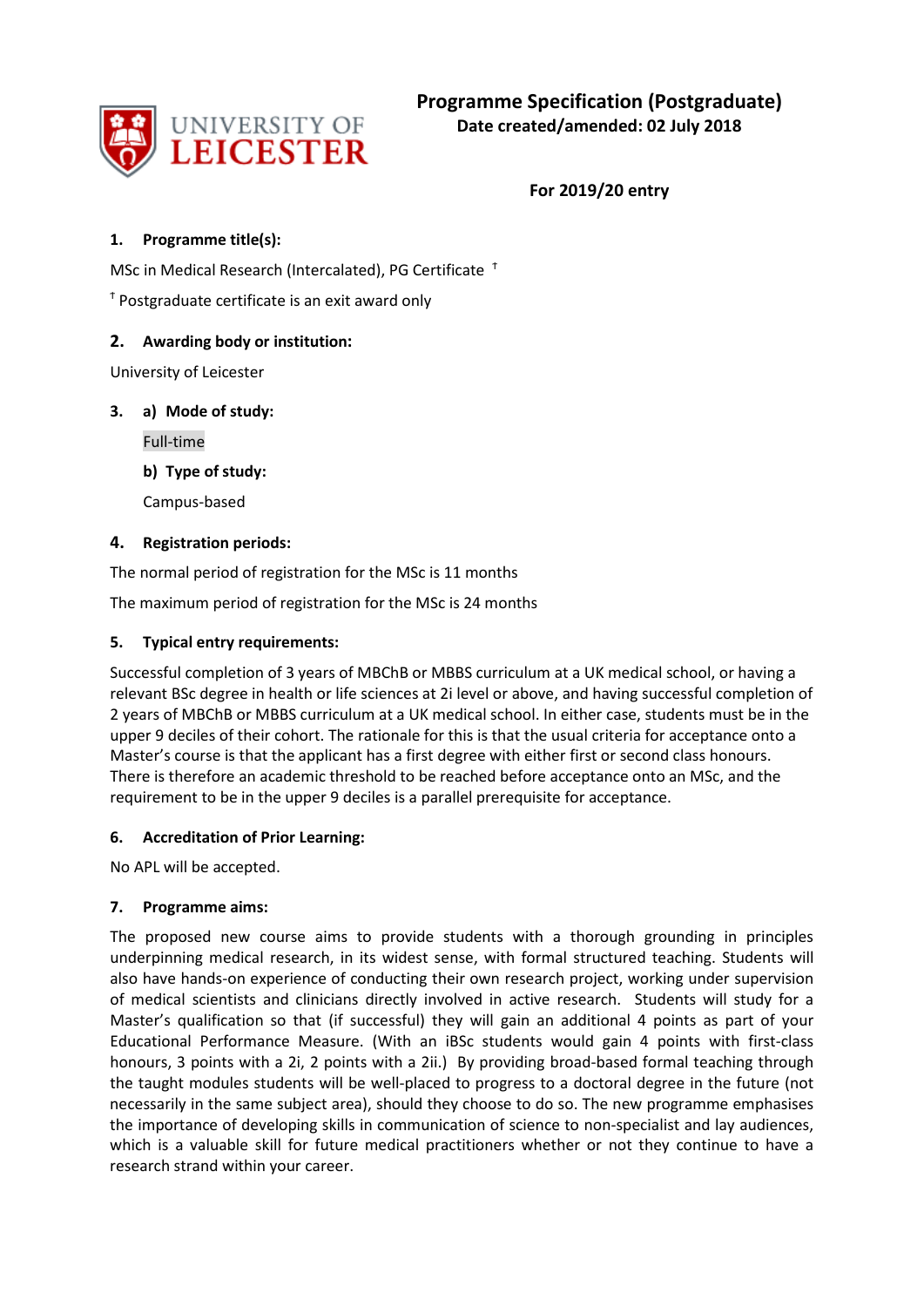#### **8. Reference points used to inform the programme specification:**

- [University of Leicester Discovery-Led and Discovery-Enabling Learning Strategy 2016-2020](http://www2.le.ac.uk/offices/sas2/quality/learnteach)
- University of Leicester Assessment Strategy 2017-2021
- University of Leicester Periodic Developmental Review Report

Framework for Higher Education Qualifications in England, Wales and Northern Ireland. This intercalated degree will be at Level 7 of the Higher Education Qualification scale.

- [http://www.gmc-uk.org/10a\\_annexa.pdf\\_25397630.pdf](http://www.gmc-uk.org/10a_annexa.pdf_25397630.pdf)
	- http://www.gmc-uk.org/education/standards.asp
	- University of Leicester Annual Developmental Review Process
	- Senate regulations for Taught Postgraduate Programmes
	- QAA Master's Degree Characteristics Statement 2015

#### **9. Programme Outcomes:**

Unless otherwise stated, programme outcomes apply to all awards specified in 1. Programme title(s).

| <b>Intended Learning</b><br><b>Outcomes</b>                                                                                                                                                                                                                                                                                         | <b>Teaching and Learning Methods</b>                                                                                                                                                                                                                                                                                                                                                                                             | <b>How Demonstrated?</b>                                                                                                                                                                                                                                                                                                                                                                |  |  |  |  |
|-------------------------------------------------------------------------------------------------------------------------------------------------------------------------------------------------------------------------------------------------------------------------------------------------------------------------------------|----------------------------------------------------------------------------------------------------------------------------------------------------------------------------------------------------------------------------------------------------------------------------------------------------------------------------------------------------------------------------------------------------------------------------------|-----------------------------------------------------------------------------------------------------------------------------------------------------------------------------------------------------------------------------------------------------------------------------------------------------------------------------------------------------------------------------------------|--|--|--|--|
| (a) Discipline specific knowledge and competencies                                                                                                                                                                                                                                                                                  |                                                                                                                                                                                                                                                                                                                                                                                                                                  |                                                                                                                                                                                                                                                                                                                                                                                         |  |  |  |  |
| <b>Knowledge</b>                                                                                                                                                                                                                                                                                                                    |                                                                                                                                                                                                                                                                                                                                                                                                                                  |                                                                                                                                                                                                                                                                                                                                                                                         |  |  |  |  |
| Demonstrate high-level<br>knowledge of medical research<br>in general (PG Cert) and a<br>specific medical scientific<br>research topic, at the forefront<br>of knowledge related to their<br>project.                                                                                                                               | Lectures, seminars and workshops<br>that form part of the taught course<br>element of this MSc. Furthermore,<br>students will engage in self-directed<br>learning to gain the necessary<br>background knowledge in their<br>chosen topic to allow them to<br>conduct independent research. They<br>will be expected to attend (and<br>contribute to) journal clubs and<br>departmental seminars within their<br>host department. | Students will be assessed by means<br>of coursework (essays, written<br>reports, critical appraisals) as part of<br>the taught modules (PG Cert). They<br>are required to produce two posters<br>(the first is formative only). They will<br>write a dissertation (12,000 words<br>for a quantitative project or 20,000<br>words for a qualitative project) for<br>their project (MSc). |  |  |  |  |
|                                                                                                                                                                                                                                                                                                                                     | <b>Concepts</b>                                                                                                                                                                                                                                                                                                                                                                                                                  |                                                                                                                                                                                                                                                                                                                                                                                         |  |  |  |  |
| Define and critically appraise<br>key concepts and theories<br>underpinning medical research<br>(PG Cert). Recognise the extent<br>to which these relate to their<br>own research project (MSc).                                                                                                                                    | Lectures, seminars, directed and<br>self-directed reading and study,<br>group work, workshops,<br>consultation with teaching staff.                                                                                                                                                                                                                                                                                              | Summative assessments (written<br>reports and essays, oral<br>presentations), all as part of taught<br>modules (PG Cert). Also<br>demonstrated in their project<br>dissertations (MSc).                                                                                                                                                                                                 |  |  |  |  |
|                                                                                                                                                                                                                                                                                                                                     | <b>Techniques</b>                                                                                                                                                                                                                                                                                                                                                                                                                |                                                                                                                                                                                                                                                                                                                                                                                         |  |  |  |  |
| Demonstrate a detailed, high-<br>level knowledge of a chosen<br>medical research topic and the<br>appropriate research<br>techniques (wet lab,<br>epidemiological, clinical,<br>qualitative, etc). Recognise if<br>and when their research<br>techniques need to be adapted<br>to new or changing<br>experimental situations. (MSc) | The students will be supported by<br>their supervisor                                                                                                                                                                                                                                                                                                                                                                            | The precise key techniques will<br>depend on the areas of interest<br>selected by the students. The<br>summative poster presentations and<br>dissertation will be the means of<br>demonstrating that the student has<br>achieved the intended learning<br>outcomes (MSc).                                                                                                               |  |  |  |  |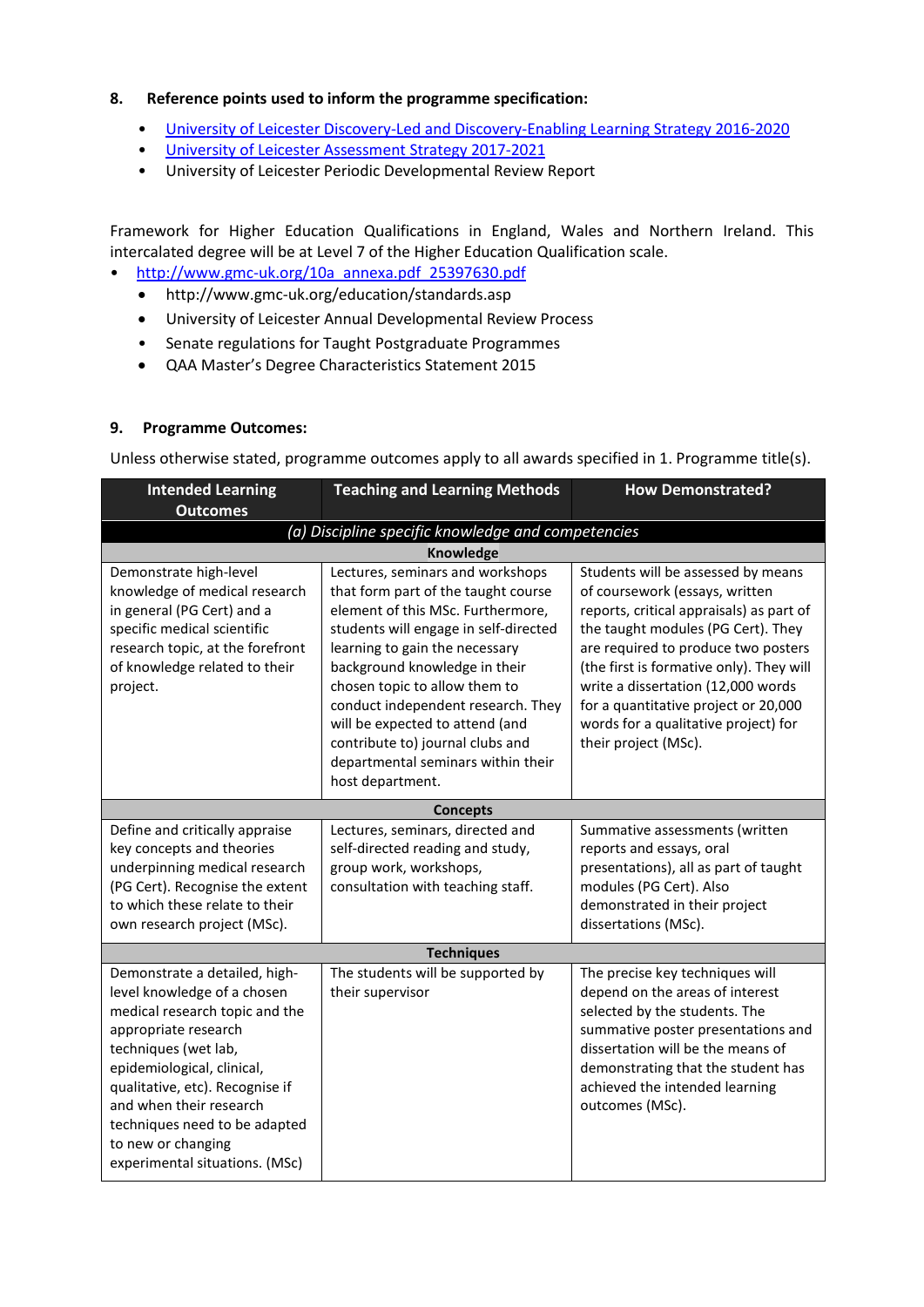| <b>Intended Learning</b><br><b>Outcomes</b>                                                                                                                                                                                                                                                                         | <b>Teaching and Learning Methods</b>                                                                                                                          | <b>How Demonstrated?</b>                                                                                                                                                                                                               |  |  |  |  |  |
|---------------------------------------------------------------------------------------------------------------------------------------------------------------------------------------------------------------------------------------------------------------------------------------------------------------------|---------------------------------------------------------------------------------------------------------------------------------------------------------------|----------------------------------------------------------------------------------------------------------------------------------------------------------------------------------------------------------------------------------------|--|--|--|--|--|
| <b>Critical analysis</b>                                                                                                                                                                                                                                                                                            |                                                                                                                                                               |                                                                                                                                                                                                                                        |  |  |  |  |  |
| Critically appraise data and<br>results, and critically review<br>literature. Evaluate the quality<br>of methods and evidence used<br>in published work (PG Cert).<br>Recognise and acknowledge the<br>strengths and weaknesses of<br>their own research, and suggest<br>solutions to address limitations<br>(MSc). | Seminars, directed and self-directed<br>reading and study, group work, team<br>problem solving activities and<br>consultation with teaching staff.            | Summative assessment (written<br>reports and essays, oral<br>presentations) (PG Cert). The<br>research dissertation (in particular<br>the review of literature, where<br>critical review of existing literature is<br>expected) (MSc). |  |  |  |  |  |
|                                                                                                                                                                                                                                                                                                                     | Presentation                                                                                                                                                  |                                                                                                                                                                                                                                        |  |  |  |  |  |
| Present knowledge, arguments<br>and evidence relating to<br>medical and scientific research,<br>clearly and critically in a variety<br>of written, visual and oral<br>formats.                                                                                                                                      | Directed and self-directed study,<br>group work and feedback from<br>peers and staff.                                                                         | Written reports and essays, oral<br>presentations, poster presentations,<br>written assignments (PG Cert), and<br>the dissertation(MSc).                                                                                               |  |  |  |  |  |
|                                                                                                                                                                                                                                                                                                                     | <b>Appraisal of evidence</b>                                                                                                                                  |                                                                                                                                                                                                                                        |  |  |  |  |  |
| Demonstrate awareness of<br>experimental methods, project<br>design, approach to analysis<br>and possible sources of bias                                                                                                                                                                                           | Seminars, directed and self-directed<br>reading and study. Research project<br>supervision.                                                                   | Written reports and essays, oral<br>presentations, poster presentations,<br>written assignments (PG Cert), and<br>(MSc) the dissertation.                                                                                              |  |  |  |  |  |
|                                                                                                                                                                                                                                                                                                                     | (b) Transferable skills                                                                                                                                       |                                                                                                                                                                                                                                        |  |  |  |  |  |
|                                                                                                                                                                                                                                                                                                                     | <b>Research skills</b>                                                                                                                                        |                                                                                                                                                                                                                                        |  |  |  |  |  |
| Demonstrate ability to critique<br>research project design (PG<br>Cert), including that of their<br>own project (MSc). Apply<br>appropriate research<br>methodology; analyse and<br>interpret data; use of statistical<br>techniques where necessary                                                                | Workshops (including computer-<br>based classes) and consultation with<br>staff. Independent research and<br>project supervision                              | Written reports and oral<br>presentations. Summative<br>assessments (PG Cert) and<br>dissertation (MSc).                                                                                                                               |  |  |  |  |  |
| <b>Communication skills</b>                                                                                                                                                                                                                                                                                         |                                                                                                                                                               |                                                                                                                                                                                                                                        |  |  |  |  |  |
| Communicate orally and in<br>writing, with clarity and<br>coherence, concepts and<br>arguments relevant in Medical<br>Research.                                                                                                                                                                                     | Seminars, group work, and<br>consultation with teaching staff<br>Feedback from poster sessions.<br>Workshops on writing-up<br>dissertation and long documents | Written reports, poster<br>presentations, and oral<br>presentations. Summative<br>assessments (PG Cert) and<br>dissertation (MSc).                                                                                                     |  |  |  |  |  |
|                                                                                                                                                                                                                                                                                                                     | Data presentation                                                                                                                                             |                                                                                                                                                                                                                                        |  |  |  |  |  |
| Present methods, findings and<br>conclusions from data analysis<br>in a variety of formats (written,<br>visual and oral)                                                                                                                                                                                            | Seminars, workshops, and feedback<br>on oral and written work and poster<br>presentations                                                                     | Written reports, poster<br>presentations, and oral<br>presentations (PG Cert). Project<br>dissertation (MSc).                                                                                                                          |  |  |  |  |  |
| <b>Information technology</b>                                                                                                                                                                                                                                                                                       |                                                                                                                                                               |                                                                                                                                                                                                                                        |  |  |  |  |  |
| Demonstrate the effective use<br>of IT for accessing databases<br>and scientific literature;<br>manipulating, processing and<br>presenting data; use of word<br>processing packages to<br>produce, format and present<br>written work professionally.                                                               | Workshop on using word processor<br>packages for long documents.<br>Project-specific supervision on<br>relevant databases and data analysis<br>software       | Use of referencing and word<br>processing in project dissertation<br>(MSc). Powerpoint skills by poster<br>presentation. Databases and analysis<br>in project dissertation (MSc).                                                      |  |  |  |  |  |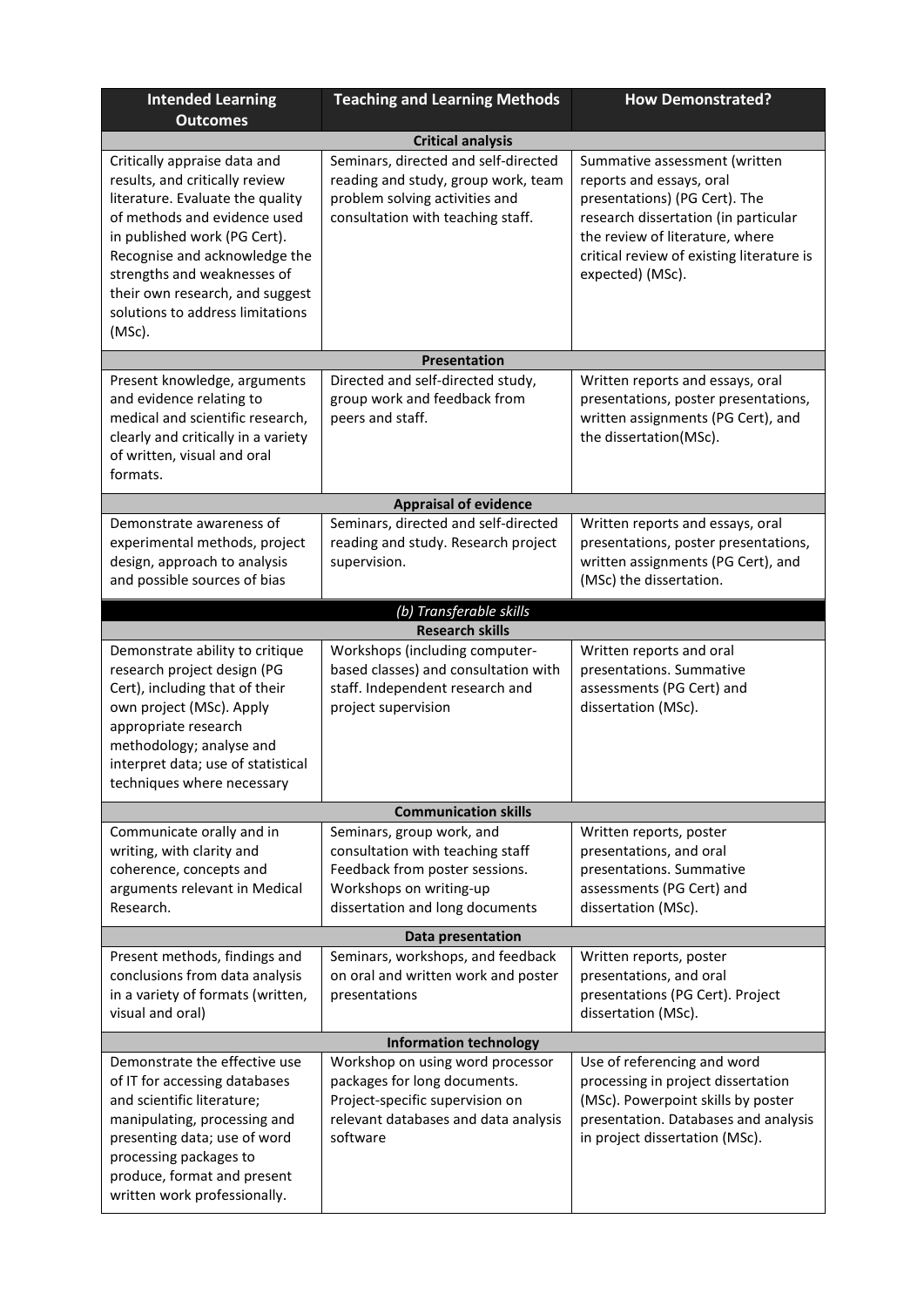| <b>Intended Learning</b><br><b>Outcomes</b>                                                                                                                                                                                                                                                                              | <b>Teaching and Learning Methods</b>                                                                                                                                                                                                           | <b>How Demonstrated?</b>                                                                  |  |  |  |  |
|--------------------------------------------------------------------------------------------------------------------------------------------------------------------------------------------------------------------------------------------------------------------------------------------------------------------------|------------------------------------------------------------------------------------------------------------------------------------------------------------------------------------------------------------------------------------------------|-------------------------------------------------------------------------------------------|--|--|--|--|
| <b>Problem solving</b>                                                                                                                                                                                                                                                                                                   |                                                                                                                                                                                                                                                |                                                                                           |  |  |  |  |
| Demonstrate ability to identify<br>specific problems (practical,<br>theoretical, logistical) common<br>to medical research (PG Cert),<br>and problems specific to<br>individual project (MSc).                                                                                                                           | Lectures, seminars, workshops and<br>clinics on statistical methods.<br>Research project supervision.                                                                                                                                          | Written presentations (PG Cert), and<br>(MSc) supervisor's report.                        |  |  |  |  |
|                                                                                                                                                                                                                                                                                                                          | <b>Working relationships</b>                                                                                                                                                                                                                   |                                                                                           |  |  |  |  |
| Demonstrate the ability to work<br>as part of a group                                                                                                                                                                                                                                                                    | Group tasks as part of taught<br>modules. Working in a shared<br>laboratory or clinical environment                                                                                                                                            | Contribution to seminars and<br>workshops(PG Cert). Project<br>supervisor's report (MSc). |  |  |  |  |
|                                                                                                                                                                                                                                                                                                                          | <b>Managing learning</b>                                                                                                                                                                                                                       |                                                                                           |  |  |  |  |
| Demonstrate the acquisition of<br>the skills and attributes<br>necessary for lifelong learning,<br>including: intellectual<br>independence, effective time<br>management, planning and<br>organisation, knowing when to<br>ask for help, professional<br>attitude to colleagues, research<br>honesty, ethical frameworks | Feedback on presentations, which<br>feature in all branches. Skills<br>developed within the research<br>project by interaction with<br>supervisor.                                                                                             | Successful performance in<br>assessments (PG Cert). Supervisor's<br>report (MSc).         |  |  |  |  |
| <b>Career management</b>                                                                                                                                                                                                                                                                                                 |                                                                                                                                                                                                                                                |                                                                                           |  |  |  |  |
| Demonstrate career<br>advancement, e.g. by<br>networking, and by<br>dissemination of research<br>findings                                                                                                                                                                                                                | Interaction with staff and other<br>students at different points on their<br>career. Encouragement (where<br>appropriate) to present research<br>findings, both by publication and by<br>conference attendance, with the<br>chance to network. | (MSc) Abstract submission.                                                                |  |  |  |  |

## **10. Special features**

The programme is unique in that it provides students with an opportunity to engage with a research project over a long period of time. Comparable intercalated Masters' courses at other institutions tend to provide medical students with a smaller, shorter research component. Our experience indicates that students value the chance to develop their skills over time, anda more substantial project increases the chance of presenting their work at national or international meetings. The taught modules that are integral to the programme provide generic research training in qualitative and quantitative methods, and enable students to see medical scientific research in a wide context. This will provide them with a broad foundation if they continue to pursue research later in their careers.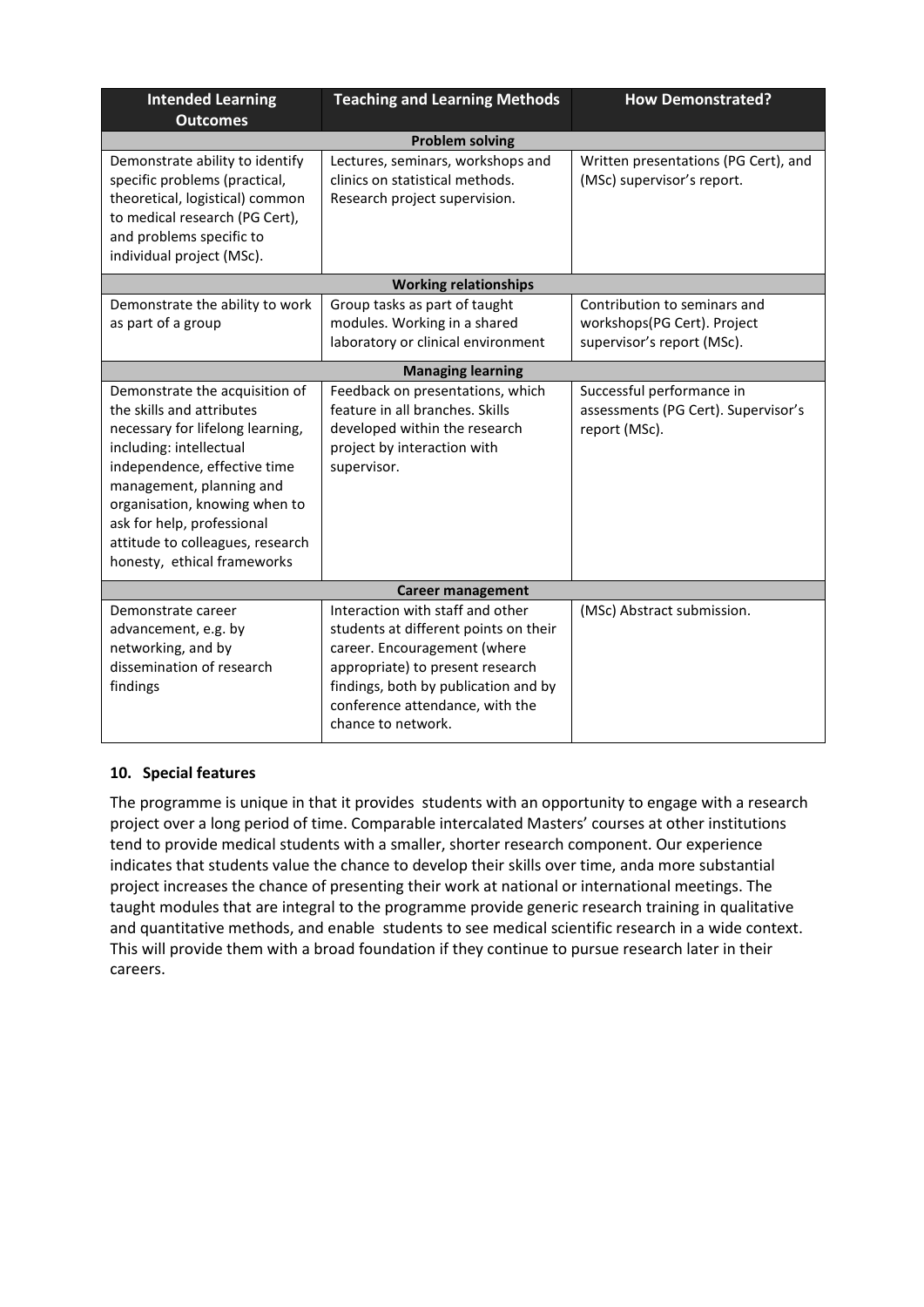#### **11. Indicators of programme quality**

- The programme will be subject to standard University of Leicester procedures for quality assessment, including Annual Developmental Review, submitted to the College Academic Committee.
- External examiners will be appointed in line with Senate regulations
- The programme's teaching staff will engage with University procedures for peer assessment of teaching and marking, and will be encouraged to engage with relevant staff development opportunities and the HEA fellowship scheme.
- A student representative will be a member if the Intercalated Degrees committee and attend meetings for discussion of the unreserved portion of the agenda.
- Periodic Developmental Review will ensure the course continues to deliver a relevant worthwhile and fulfilling opportunity for the students.

## **12. Scheme of Assessment:**

As defined i[n Senate Regulation 6:](http://www.le.ac.uk/senate-regulation6) Regulations governing taught postgraduate programmes of study.

## **13. Progression points**

As defined i[n Senate Regulation 6:](http://www.le.ac.uk/senate-regulation6) Regulations governing taught postgraduate programmes of study.

The first progression point will take place in March when final marks for two taught modules ('Fundamentals of Applied Health Research' and 'Quantitative Methods in Applied Health Research') will be reviewed. If a student has failed either or both modules with a mark of <40% (following re-sit) they will be referred to the Board of Examiners with a recommendation that they be withdrawn from the programme. The second progression point takes place in late April, when the marks for 'Qualitative methods in Applied Health Research' and 'Science, Society, and Responsible Research' are reviewed in conjunction with marks from previous modules. Students may continue to study the research project if they have 30 credits (2 modules) with marks between 40 and 50%. If a student has failed any modules with a mark of <40% (after re-sit) they will be referred to the Board of Examiners with a recommendation that they be withdrawn from the programme. The maximum number of taught modules that a student will be permitted to re-sit will be 30 credits (two modules)

If a student should fail the research project component of the course they will be recommended for a Postgraduate Certificate (Medical Research) if they meet the criteria set out in Senate Regulation 6..

## **14. Rules relating to re-sits or re-submissions:**

As defined i[n Senate Regulation 6:](http://www.le.ac.uk/senate-regulation6) Regulations governing taught postgraduate programmes of study.

## **15. External Examiners reports**

## **16. Additional features** (e.g. timetable for admissions)

See module specification database <http://www.le.ac.uk/sas/courses/documentation>